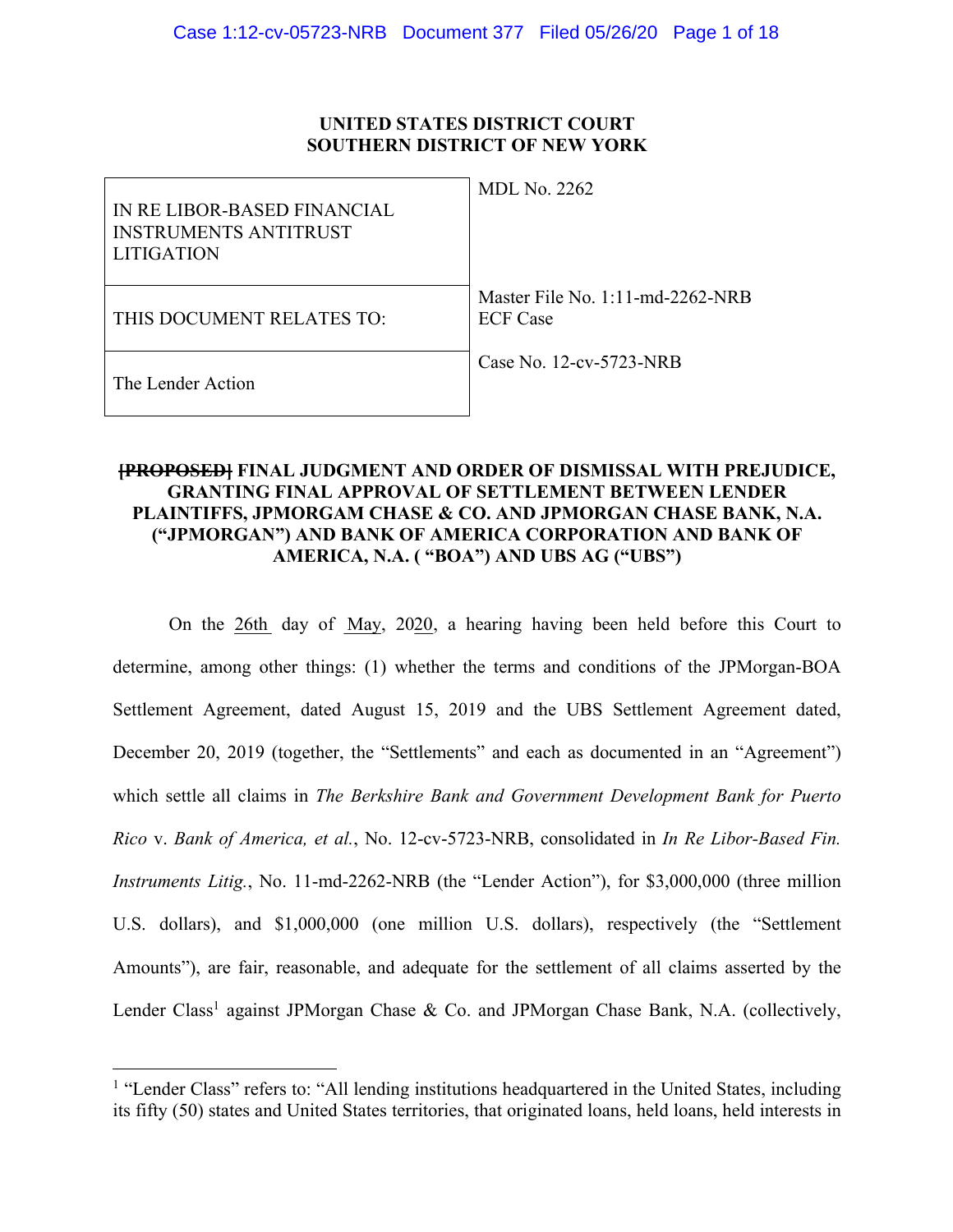# Case 1:12-cv-05723-NRB Document 377 Filed 05/26/20 Page 2 of 18

"JPMorgan") and Bank of America Corporation and Bank of America, N.A. (collectively, "BOA") and UBS AG ("UBS") (together with JPMorgan and BOA, the "Settling Defendants"); and (2) whether to approve the proposed Plan of Distribution as a fair and reasonable method to allocate the respective Net Settlement Funds among the Lender Class Members; and

The Court having considered all matters submitted to it at the hearing and otherwise; and

It appearing that the Notice substantially in the form approved by the Court in the Court's Order Preliminarily Approving Settlement ("Preliminary Approval Order") was mailed to all reasonably identifiable potential members of the Lender Class; and

It appearing that the Summary Notice substantially in the form approved by the Court in the Preliminary Approval Order was published in accordance with the Preliminary Approval Order and the specifications of the Court;

NOW, THEREFORE, IT IS HEREBY ORDERED, ADJUDGED AND DECREED THAT:

1. Unless indicated otherwise, capitalized terms used herein have the same meanings defined in each of the Agreements.

2. For purposes of finally approving the Settlements, the Court has jurisdiction over the subject matter of the Lender Action, Lender Plaintiffs, all Lender Class Members, and, solely for purposes of effectuating the Settlements and subject to the limitations contained in the Agreements, the Settling Defendants.

loans, owned loans, owned interests in loans, purchased loans, purchased interests in loans, sold loans, or sold interests in loans with interest rates based upon USD LIBOR between August 1, 2007 and May 31, 2010."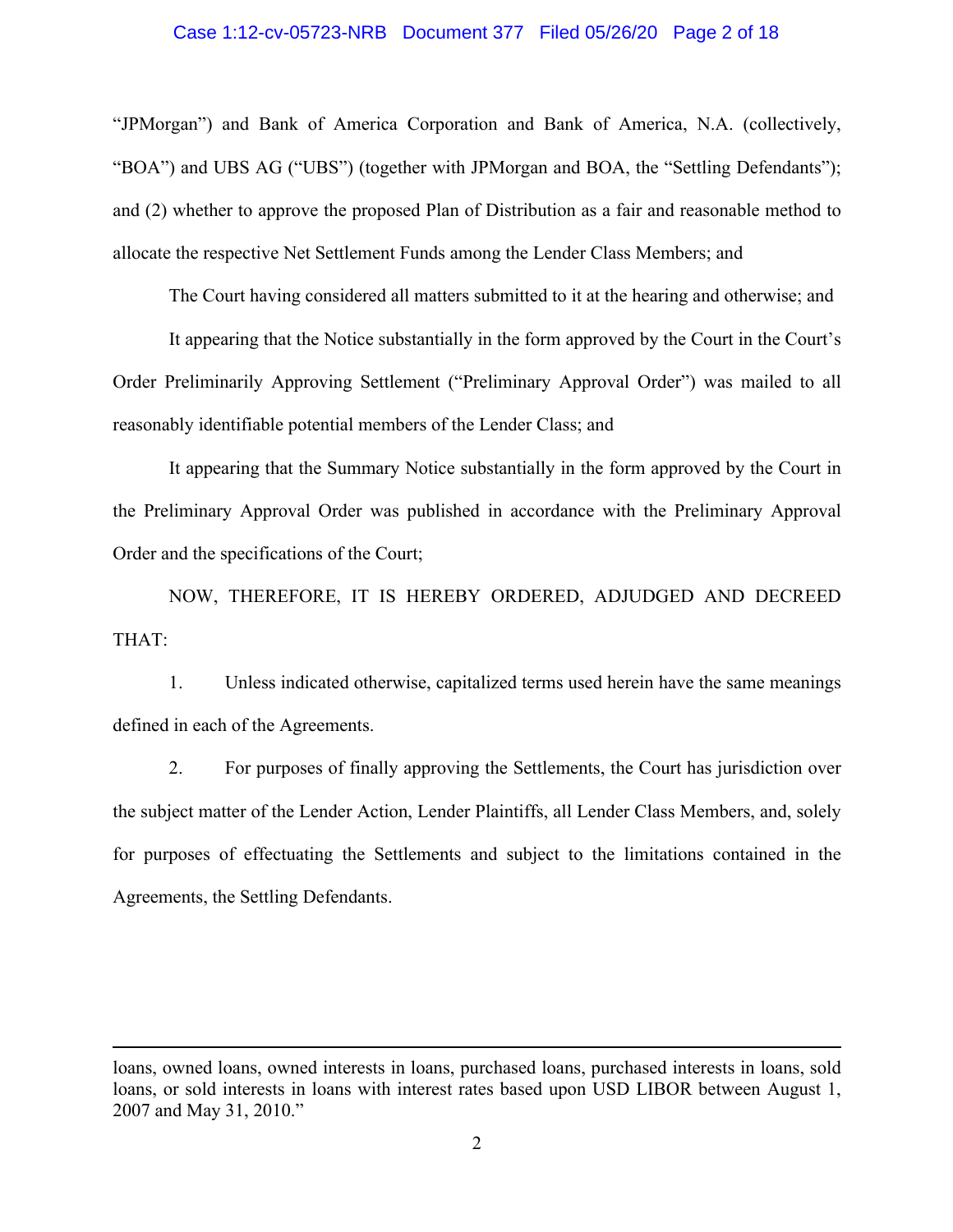### Case 1:12-cv-05723-NRB Document 377 Filed 05/26/20 Page 3 of 18

3. Excluded from the Lender Class Members are those Persons who filed valid and timely Requests for Exclusion in accordance with each respective Agreement (the "Opt-Outs") (paragraph 5(d) of each of the Agreements). The Opt-Outs are listed in Exhibit A.

4. The Court hereby finds that the forms and methods of notifying the Lender Class of the Settlements and their terms and conditions met the requirements of the United States Constitution (including the Due Process Clause), Rule 23 of the Federal Rules of Civil Procedure, and all other applicable law and rules; constituted the best notice practicable under the circumstances; and constituted due and sufficient notice to all Lender Class Members entitled thereto of these proceedings and the matters set forth herein, including the Settlements and Plan of Distribution. No Lender Class Member is relieved from the terms of the Agreements, including the releases provided for therein, based upon the contention or proof that such Lender Class Member failed to receive actual or adequate notice. A full opportunity has been offered to all Lender Class Members to object to the Settlements and to participate in the hearing thereon. The Court further finds that the notice provisions of the Class Action Fairness Act, 28 U.S.C. § 1715, were fully discharged and that the statutory waiting period has elapsed. Thus, it is hereby determined that all Lender Class Members are bound by this Final Judgment and Order of Dismissal with Prejudice, except those persons listed on Exhibit A to this Final Judgment and Order of Dismissal with Prejudice.

5. Pursuant to, and in accordance with, Rule 23 of the Federal Rules of Civil Procedure, the Court hereby approves the Settlements as fair, reasonable and adequate, and in the best interests of the Lender Class, in all respects (including, without limitation: the amounts paid under the Settlements; the Releases provided for herein; and the dismissal with prejudice of the claims provided for herein). Lender Plaintiffs and Settling Defendants (the "Parties") are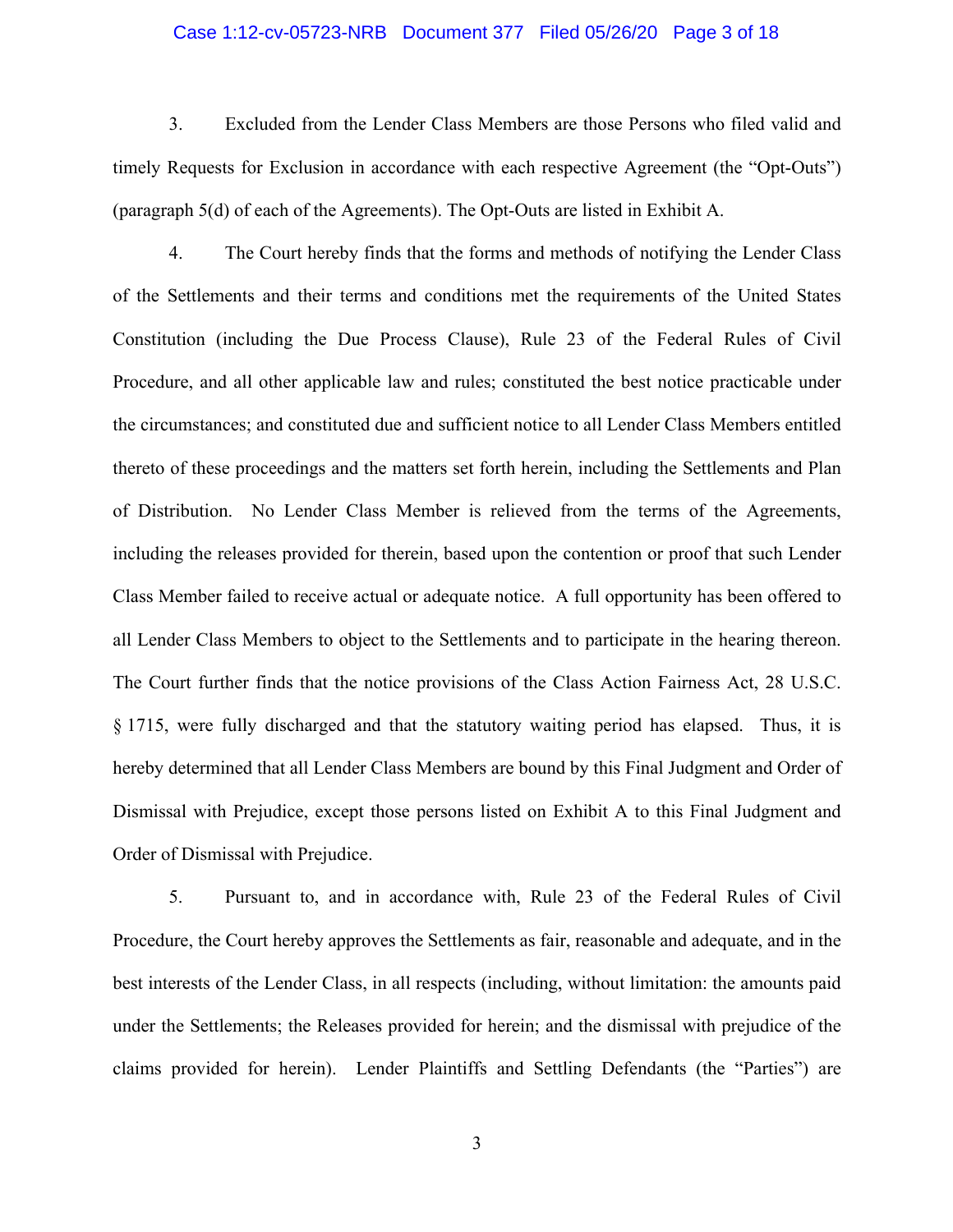### Case 1:12-cv-05723-NRB Document 377 Filed 05/26/20 Page 4 of 18

directed to consummate the Settlements in accordance with the terms and provisions of each of the Agreements.

6. All of the claims asserted in the Lender Action are hereby dismissed on the merits with prejudice as to the Settling Defendants. The Parties shall bear their own costs and expenses, except as otherwise expressly provided in the Agreements.

7. This Court orders that: Releasing Parties hereby release and forever discharge the Released Parties from any and all Released Claims. Releasing Parties are hereby permanently and forever enjoined from prosecuting, attempting to prosecute, or assisting others in the prosecution of the Released Claims against the Released Parties, as set forth in the Agreements. For the purposes of this Final Judgment and Order of Dismissal with Prejudice:

> a. "Releasing Parties", with respect to JPMorgan and BOA, means, Lender Plaintiffs and each and every Lender Class Member on their own behalf and on behalf of their respective predecessors, successors, beneficiaries, and assigns, the respective direct and indirect parents (including holding companies), subsidiaries, divisions, associates, and affiliates thereof, the respective current and former officers, directors, employees, agents, stockholders, trustees, fiduciaries, and legal or other representatives thereof, and the respective predecessors, successors, heirs, executors, administrators, beneficiaries, and assigns of each of the foregoing in their respective capacity as such, whether or not they object to the Settlement and whether or not they make a claim for payment from the Settlement Fund to be established with respect to this Settlement.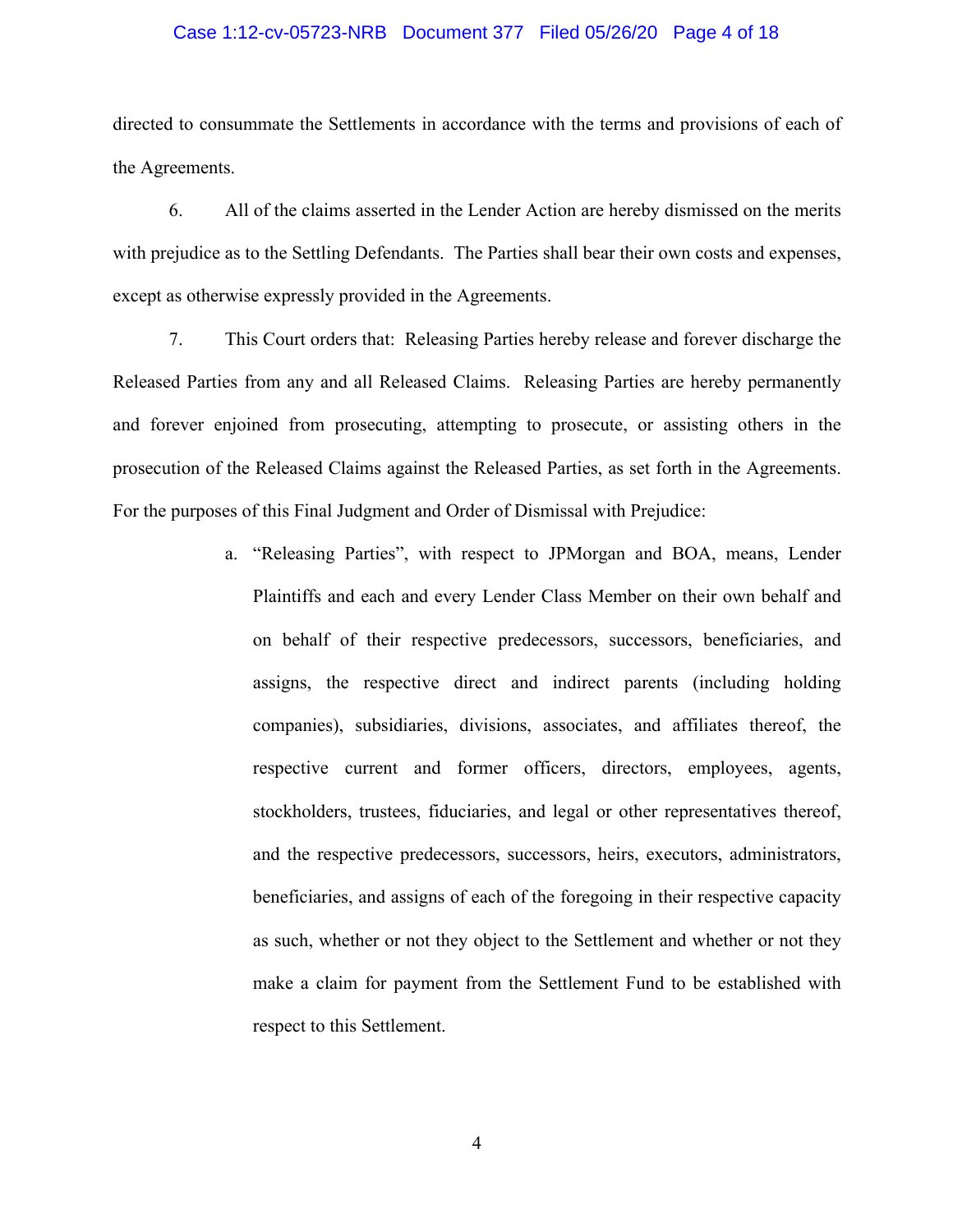- b. "Releasing Parties", with respect to UBS, means, Lender Plaintiffs and each and every Lender Class Member on their own behalf and on behalf of their respective predecessors, successors, beneficiaries, and assigns, the respective direct and indirect parents (including holding companies), subsidiaries, divisions, associates, and affiliates thereof, the respective future, current, and former officers, directors, employees, agents, stockholders, trustees, fiduciaries, and legal or other representatives thereof, and the respective predecessors, successors, heirs, executors, administrators, beneficiaries, and assigns of each of the foregoing in their respective capacity as such, whether or not they object to the Settlement and whether or not they make a claim for payment from the Settlement Fund to be established with respect to this Settlement.
- c. "Released Claims", with respect to JPMorgan and BOA, means, any and all manner of claims, causes of action, cross-claims, counter-claims, charges, liabilities, demands, judgments, suits, obligations, debts, setoffs, rights of recovery, or liabilities for any obligations of any kind whatsoever (however denominated), of every nature and description, whether class or individual, in law or equity or arising under constitution, statute, regulation, ordinance, contract, or otherwise in nature, for fees, costs, penalties, fines, debts, expenses, attorneys' fees, and damages, whenever incurred, and liabilities of any nature whatsoever (including joint and several), whether based on federal, state, local, statutory or common law, in equity, or on any other law, rule, regulation (including Rule 11 of the Federal Rules of Civil Procedure),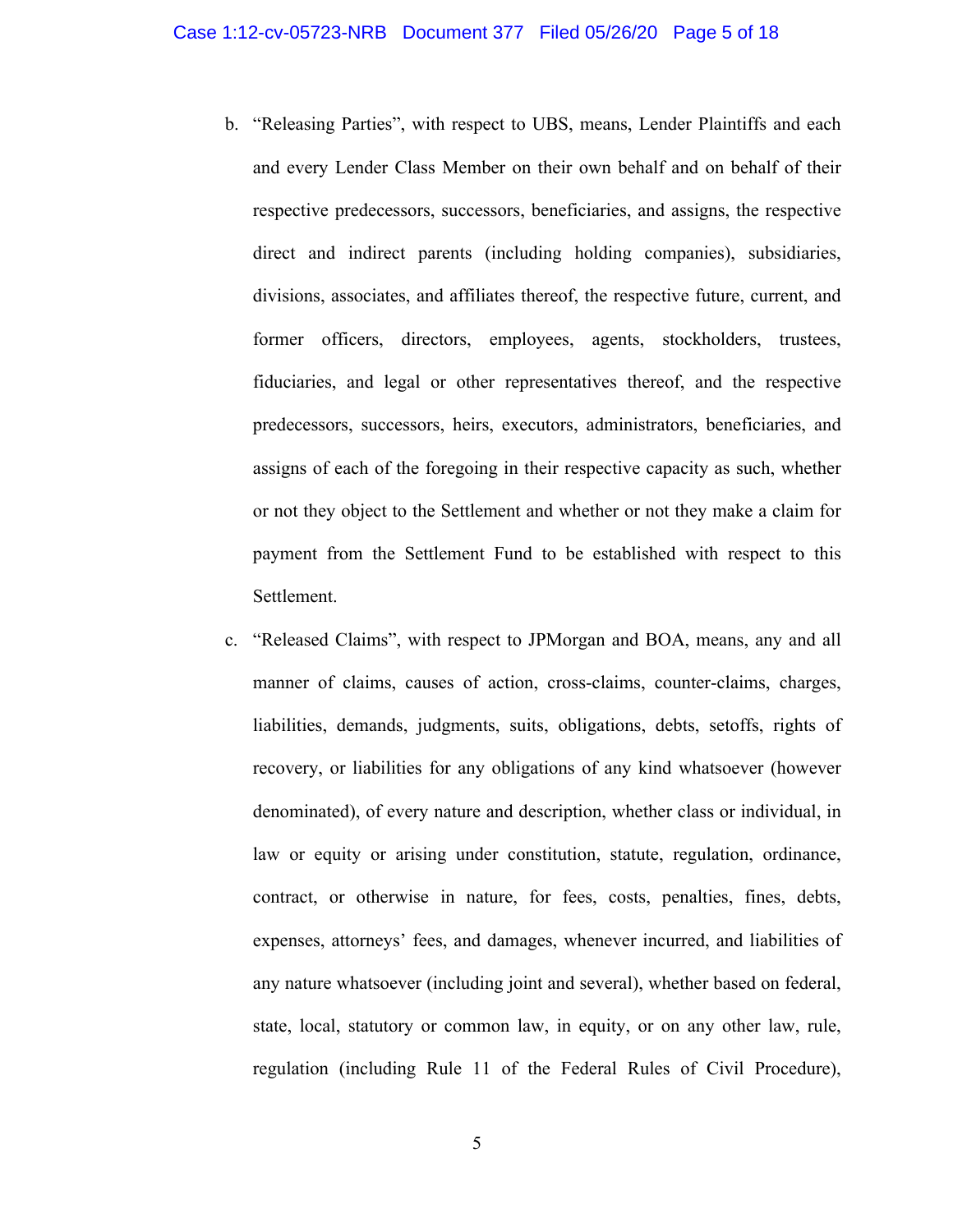ordinance, contract, or the law of any foreign jurisdiction, whether fixed or contingent, known or unknown, suspected or unsuspected, asserted or unasserted, matured or unmatured, arising from or relating in any way to the origination, ownership, purchase, or sale of loans (or interests in loans, including through mortgage-backed securities, home or business loans, or other instruments) with interest rates tied to LIBOR which adjusted during the Class Period and the acts, facts, statements, or omissions that were or could have been alleged or asserted by Lender Plaintiffs or any member of the Settlement Class in the Lender Action or in any other action in any court or forum, which any Releasing Party ever had, now has, or hereafter may have against the Released Parties (whether directly, derivatively, representationally, or in any other capacity), from the beginning of time.

d. "Released Claims", with respect to UBS, means, any and all manner of claims, causes of action, cross-claims, counter-claims, charges, liabilities, demands, judgments, suits, obligations, debts, setoffs, rights of recovery, or liabilities for any obligations of any kind whatsoever (however denominated), of every nature and description, whether class or individual, in law or equity or arising under constitution, statute, regulation, ordinance, contract, or otherwise in nature, for fees, costs, penalties, fines, debts, expenses, attorneys' fees, and damages, whenever incurred, and liabilities of any nature whatsoever (including joint and several), whether based on federal, state, local, statutory or common law, in equity, or on any other law, rule, regulation (including Rule 11 of the Federal Rules of Civil Procedure), ordinance,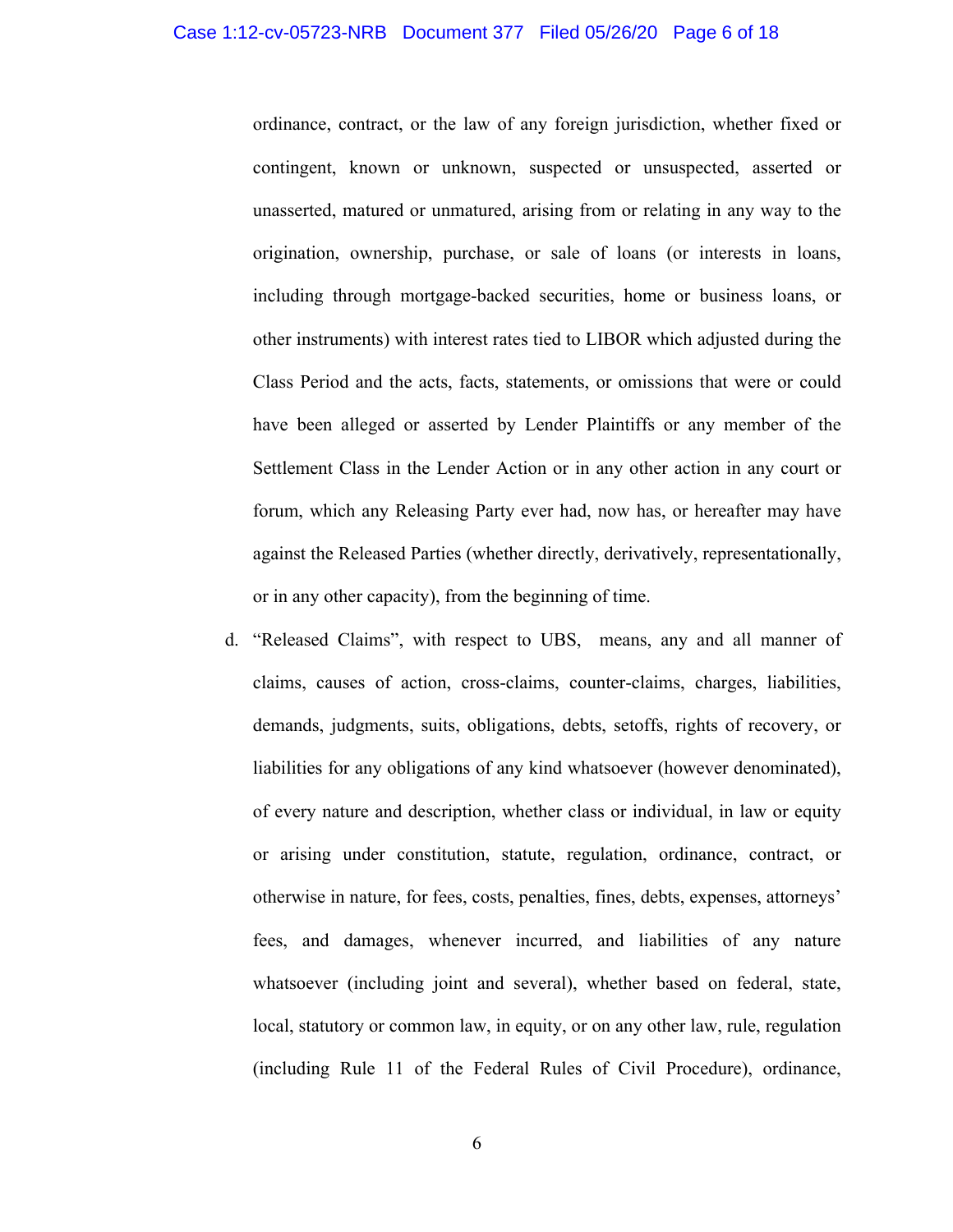contract, or the law of any foreign jurisdiction, whether fixed or contingent, known or unknown, suspected or unsuspected, asserted or unasserted, matured or unmatured, arising from or relating in any way to the origination, ownership, purchase, or sale of loans (or interests in loans, including through mortgage-backed securities, home or business loans, or other instruments) with interest rates tied to LIBOR which adjusted during the Class Period, and the acts, facts, statements, or omissions that were or could have been alleged or asserted by Lender Plaintiffs or any member of the Settlement Class in the Lender Action or in any other action in any court or forum, which any Releasing Party ever had, now has, or hereafter may have against the Released Parties (whether directly, derivatively, representationally, or in any other capacity), from the beginning of time. Furthermore, Settling Defendant shall benefit from any potential larger set of released claims that may have been agreed to in prior settlements with other Defendants.

e. "Released Party" or "Released Parties," as to JPMorgan and BOA, means, Settling Defendants, and their respective predecessors, successors and assigns, the respective direct and indirect parents (including holding companies), subsidiaries, associates, and affiliates thereof, and the respective current and former officers, directors, employees, managers, members, partners, agents (in their respective capacities as agents of JPMorgan or BOA), shareholders (in their respective capacities as shareholders of JPMorgan or BOA), attorneys, trustees, and legal or other representatives thereof, and the predecessors, successors, heirs, executors, administrators, and assigns of each of the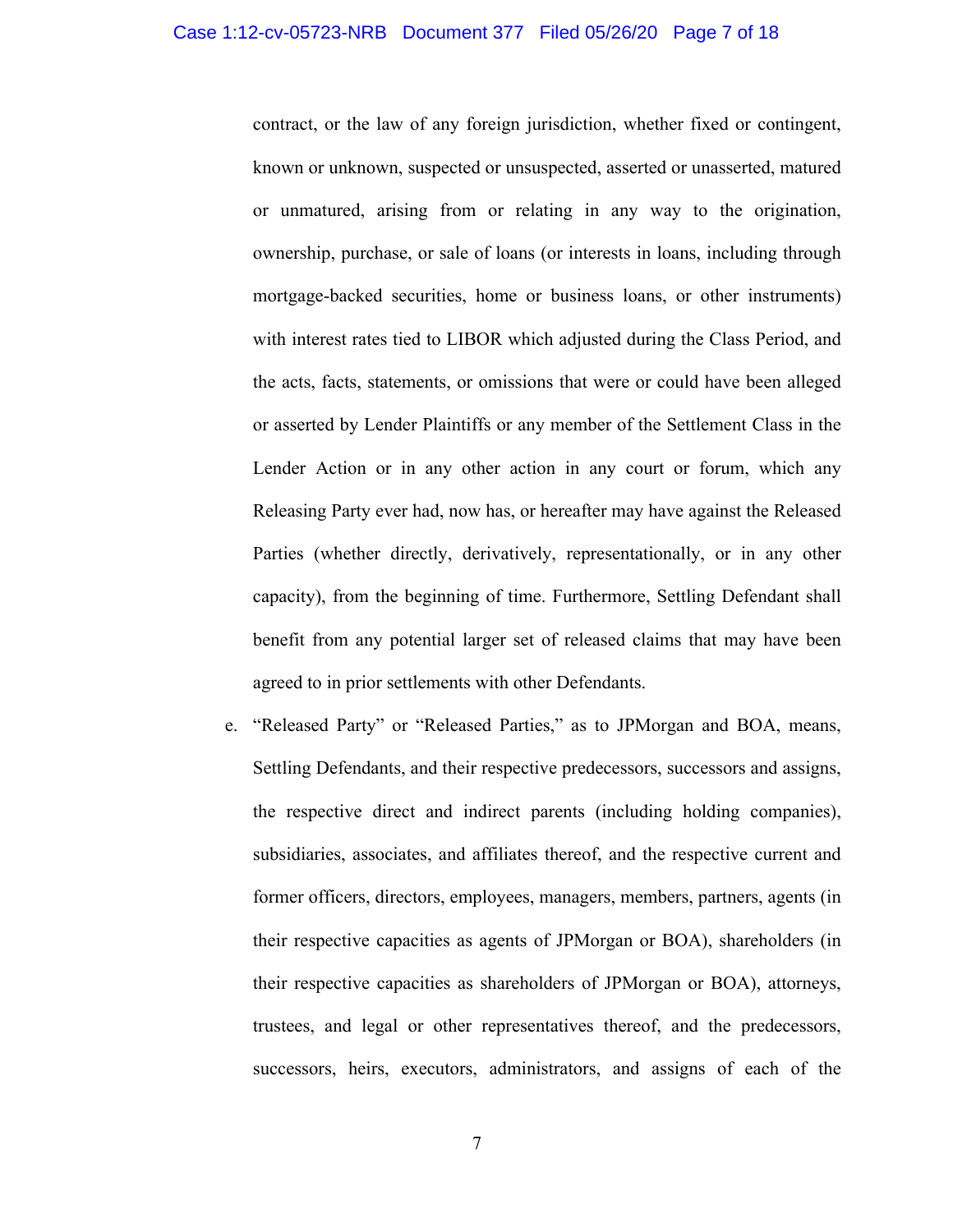# Case 1:12-cv-05723-NRB Document 377 Filed 05/26/20 Page 8 of 18

foregoing in their respective capacity as such. Released Parties does not include: (i) any of the other Defendants in the Lender Action or (ii) any other person or entity formerly named as a party in the Lender Action.

f. "Released Party" or "Released Parties", as to UBS, means, the Settling Defendant and its respective divisions, predecessors, successors and assigns, the respective direct and indirect parents (including holding companies), subsidiaries, associates, and affiliates thereof, and the respective current and former officers, directors, employees, managers, members, partners, agents (in their capacities as agents of Settling Defendant), shareholders (in their capacities as shareholders of Settling Defendant), attorneys, trustees, and legal or other representatives thereof, and the predecessors, successors, heirs, executors, administrators, and assigns of each of the foregoing in their respective capacity as such. Released Parties does not include: (i) any of the other Defendants in the Lender Action or (ii) any other person or entity formerly named as a party in the Lender Action.

8. Accordingly, the Court hereby bars all Released Claims against and by the Released Parties as provided herein.

9. The Court further orders that, as of the Effective Date, the Settling Defendants, including any and all of their successors in interest or assigns, hereby release and forever discharge, and shall forever be enjoined from prosecuting any and all claims against Lender Plaintiffs, any of the Lender Class Members, and Lender Plaintiffs' Counsel arising out of or relating to the institution, prosecution, or resolution of the Released Claims in the Action (the "Settling Defendants' Claims"); provided, however, that this Paragraph does not release or

8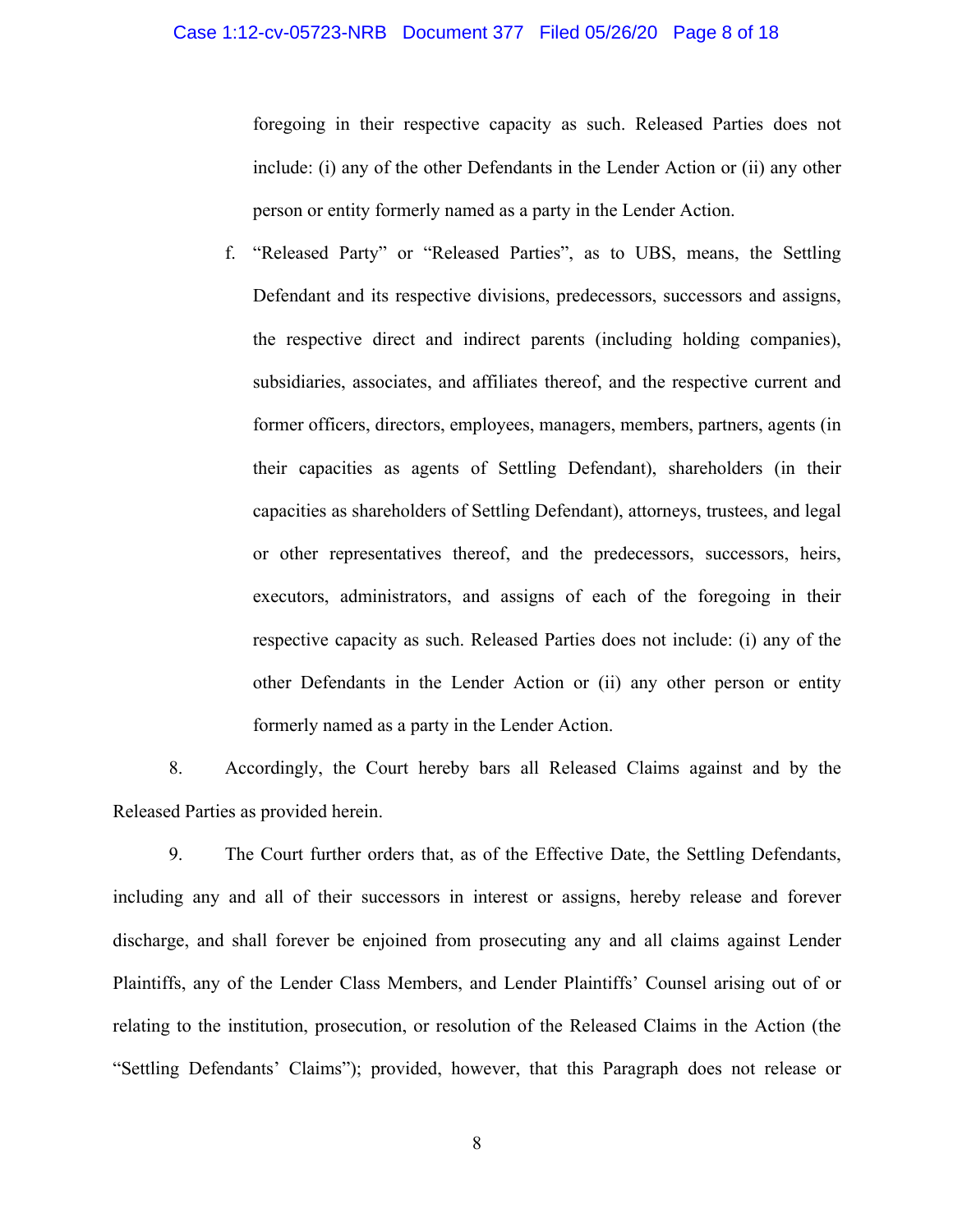### Case 1:12-cv-05723-NRB Document 377 Filed 05/26/20 Page 9 of 18

discharge any claim or right that the Settling Defendant may have to enforce the Agreements, or any claim, right, or defense that the Settling Defendant may otherwise have arising out of or relating to any U.S. Dollar LIBOR-Based Loans, including any claim or right to enforce the terms of any such U.S. Dollar LIBOR-Based Loans. For purposes of this Final Judgment and Order of Dismissal with Prejudice:

> a. "Unknown Claims" means any and all Released Claims against the Released Parties which Releasing Parties do not know or suspect to exist in his, her, or its favor as of the Effective Date of the Settlements, and the Settling Defendants' Claims against Releasing Parties which Released Parties do not know or suspect to exist in his, her, or its favor as of the Effective Date of the Settlements, which if known by the Releasing Parties or Released Parties might have affected his, her, or its decision(s) with respect to the Settlements. With respect to any and all Released Claims and Settling Defendants' Claims, the Parties stipulate and agree that by operation of this Final Judgment and Order of Dismissal with Prejudice, upon the Effective Date of the Settlements, Releasing Parties and Released Parties shall have expressly waived, and each Lender Class Member shall be deemed to have waived, and by operation of this Final Judgment and Order of Dismissal with Prejudice shall have expressly waived, the provisions, rights, and benefits of California Civil Code § 1542, which provides as follows:

> > A GENERAL RELEASE DOES NOT EXTEND TO CLAIMS WHICH THE CREDITOR DOES NOT KNOW OR SUSPECT TO EXIST IN HIS OR HER FAVOR AT THE TIME OF EXECUTING THE RELEASE, WHICH IF KNOWN BY HIM OR HER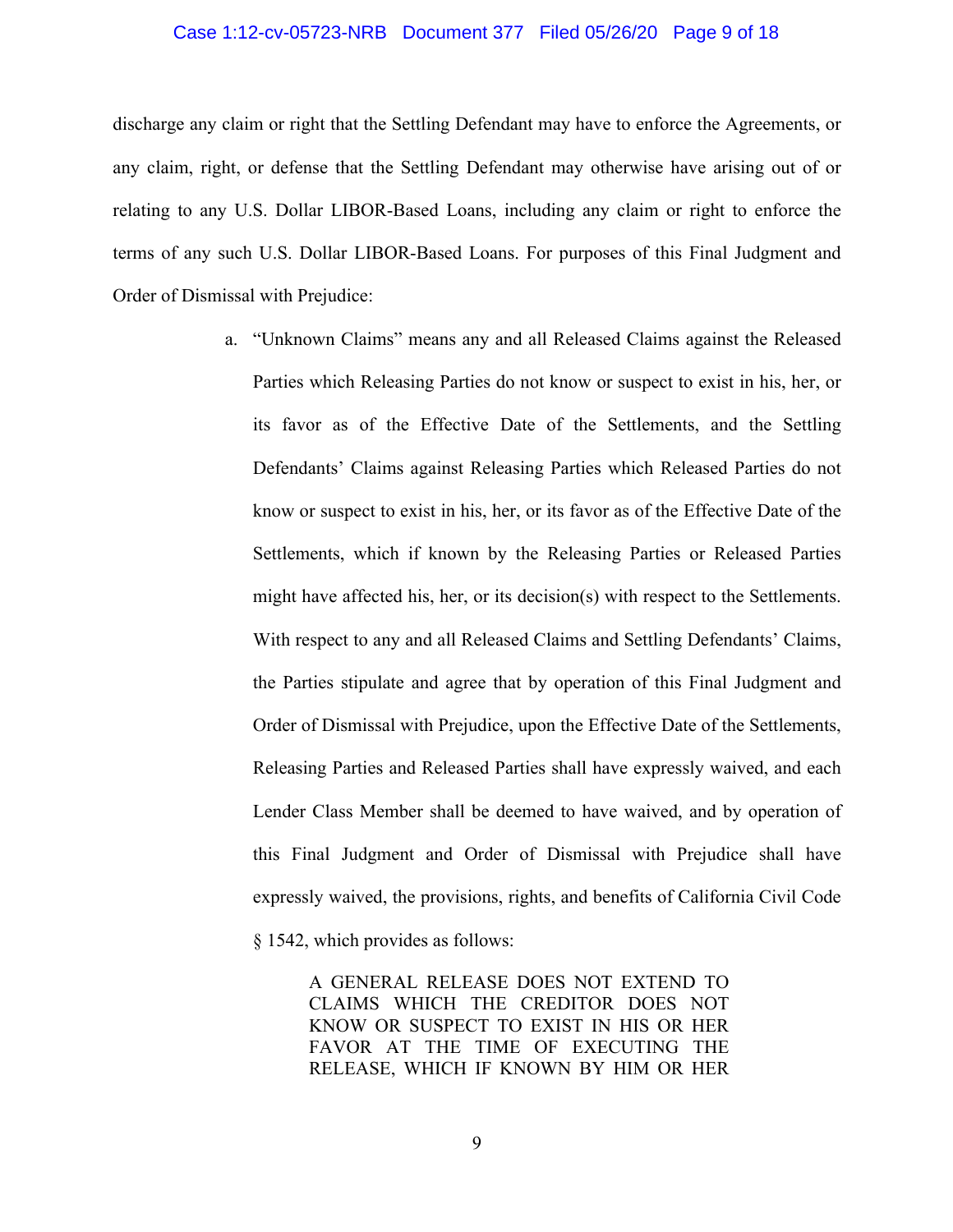# MUST HAVE MATERIALLY AFFECTED HIS OR HER SETTLEMENT WITH THE DEBTOR.

and any and all provisions, rights and benefits conferred by any law of any state or territory of the United States, or principle of common law, which is similar, comparable, or equivalent to California Civil Code § 1542.

The Releasing Parties and Released Parties may hereafter discover facts other than or different from those which they now know or believe to be true with respect to the subject matter of the Released Claims and Settling Defendants' Claims. Nevertheless, Lender Plaintiffs and the Released Parties shall expressly, fully, finally, and forever settle and release, and each Lender Class Member, upon the Effective Date of the Settlements, shall be deemed to have, and by operation of this Final Judgment and Order of Dismissal with Prejudice shall have, fully, finally, and forever settled and released, any and all Released Claims and Settling Defendant's Claims, whether or not concealed or hidden, without regard to the subsequent discovery or existence of such different or additional facts. Lender Plaintiffs and the Released Parties acknowledge, and Lender Class Members shall be deemed to have acknowledged, that the inclusion of Unknown Claims in the definition of Released Claims as set forth herein and Settling Defendants' Claims was separately bargained for and was a key element of the Agreements.

10. Lender Plaintiffs' Counsel are awarded attorneys' fees in the amount of plus interest at the same rate as earned by the Settlement Funds, and expenses in the amount of  $\frac{$11,688.47}{1}$  plus interest at the same rate as earned by the Settlement Funds, if such amounts are not paid from out of the Settlement Funds within five (5) business 1,120,000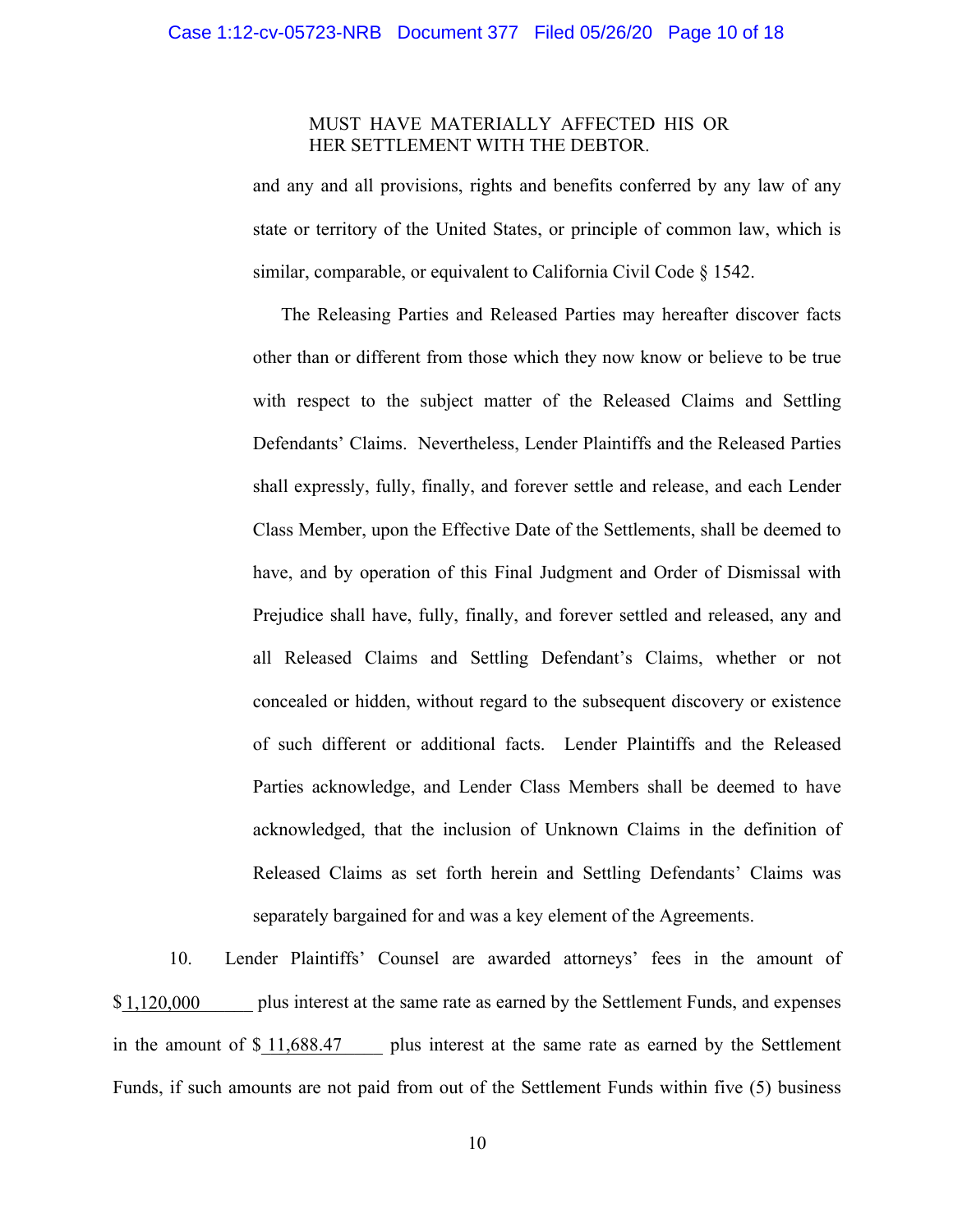### Case 1:12-cv-05723-NRB Document 377 Filed 05/26/20 Page 11 of 18

days following the entry of this Final Judgment and Order of Dismissal with Prejudice. If, and when, as a result of any appeal and/or further proceedings on remand, or successful collateral attack, Lender Plaintiffs' Counsel's fees and expense award is overturned or lowered, or if the Settlements are terminated or are not approved by the Court, or if there is an appeal and any order approving the Settlements do not become final and binding upon the Lender Class Members, then, within thirty (30) calendar days after receiving notice of such an order from a court of appropriate jurisdiction, Lender Plaintiffs' Counsel shall refund the respective Settlement Funds such fees and expenses previously paid to them from the Settlement Funds plus interest thereon at the same rate as earned on the Settlement Funds in an amount consistent with such reversal or modification. Lender Plaintiffs' Counsel, as a condition of receiving such fees and expenses, on behalf of itself and each partner and/or shareholder of it, (including the law firm partners and/or shareholders) shall be subject to the jurisdiction of the Court for the purpose of enforcing this Final Judgment and Order of Dismissal with Prejudice and the Agreements, and each shall be liable for repayment of the attorneys' fees and litigation costs and expenses allocated to Lender Plaintiffs' Counsel, including all amounts paid as referral fees to other law firms, as well as accrued interest thereon. Upon application of JPMorgan, BOA, UBS or their respective Counsel, the Court may summarily issue orders, including, without limitation, judgments and attachment orders and may make appropriate findings of or sanctions for contempt against Lender Plaintiffs' Counsel or any of its partners and/or shareholders should such Lender Plaintiffs' Counsel fail timely to repay fees and expenses pursuant to this paragraph.

11. Plaintiff The Government Development Bank for Puerto Rico is awarded the sum of \$15,000 plus interest at the same rate as earned by the Settlement Funds, as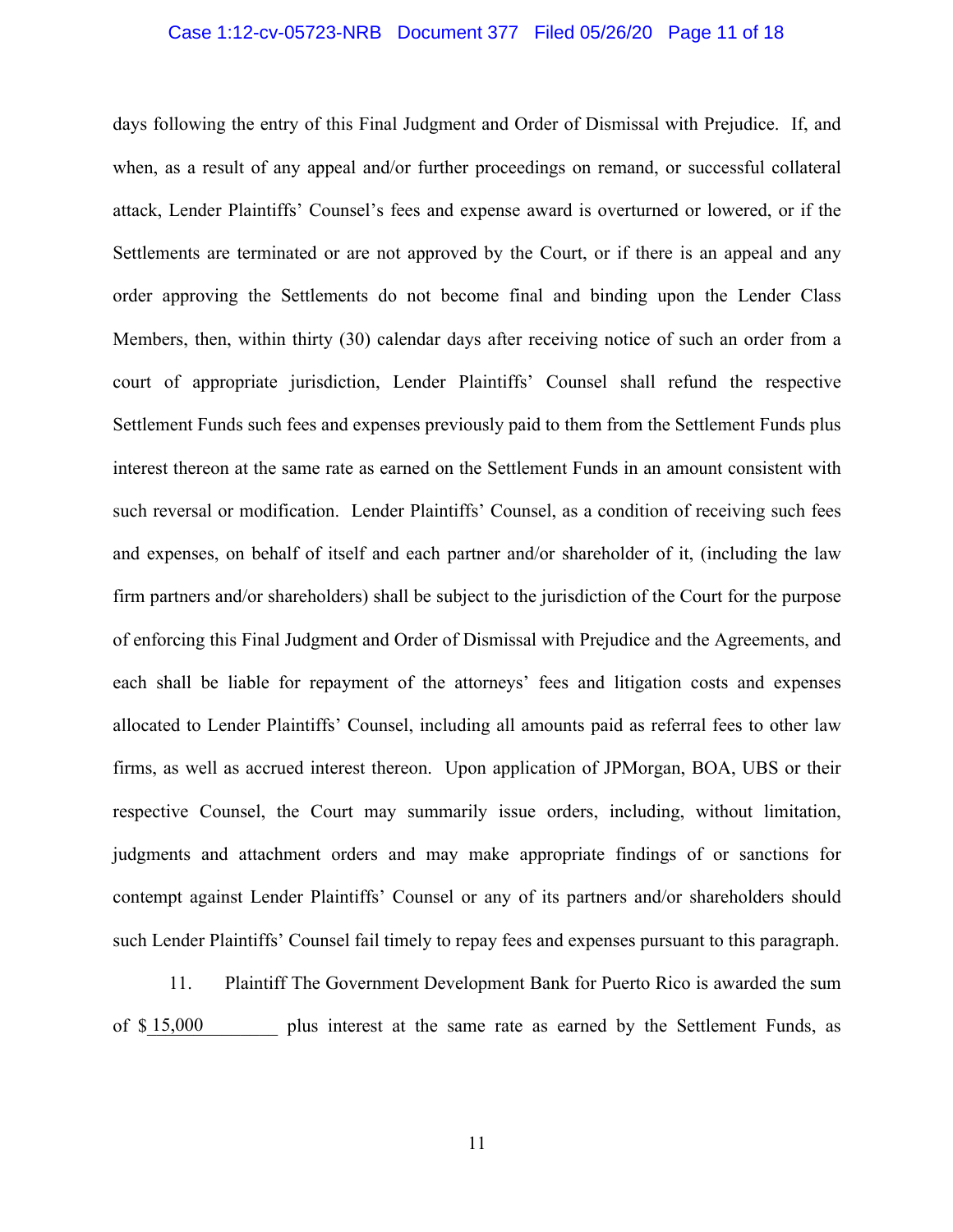### Case 1:12-cv-05723-NRB Document 377 Filed 05/26/20 Page 12 of 18

reasonable costs and expenses and as a service award directly relating to the representation of the Lender Class.

12. The Court hereby finds that the proposed Plan of Distribution<sup>2</sup> is a fair and reasonable method to allocate the respective Net Settlement Funds among Lender Class Members.

13. Neither this Final Judgment and Order of Dismissal with Prejudice, the Preliminary Approval Order, the Agreements (including the exhibits and Supplemental Agreements thereto), the Binding Term Sheet Agreement between the Lender Plaintiffs and JPMorgan and BOA, dated June 7, 2019, and the Memorandum of Understanding between the Lender Plaintiffs and UBS, dated November 7, 2019, nor any of the negotiations, documents or proceedings connected with them shall be:

- a. deemed or construed to be an admission or evidence of (i) the merit or lack of merit of any claim or defense; (ii) any violation of any statute or law; (iii) any liability or wrongdoing by anyone; (iv) the truth of any of the claims or allegations alleged in the Lender Action; or (v) an admission of liability by any Person, including, without limitation, the Released Parties;
- b. construed against the Released Parties, the Lender Plaintiffs, or the Lender Class as an admission or concession that the consideration to be given hereunder represents the amount which could be or would have been recovered after trial;
- c. construed as, or received in evidence as, an admission, concession or presumption against the Lender Class or any Lender Class Member, that any

<sup>2</sup> The Plans of Distribution are found at ECF Nos. 2969-3, 3021-5.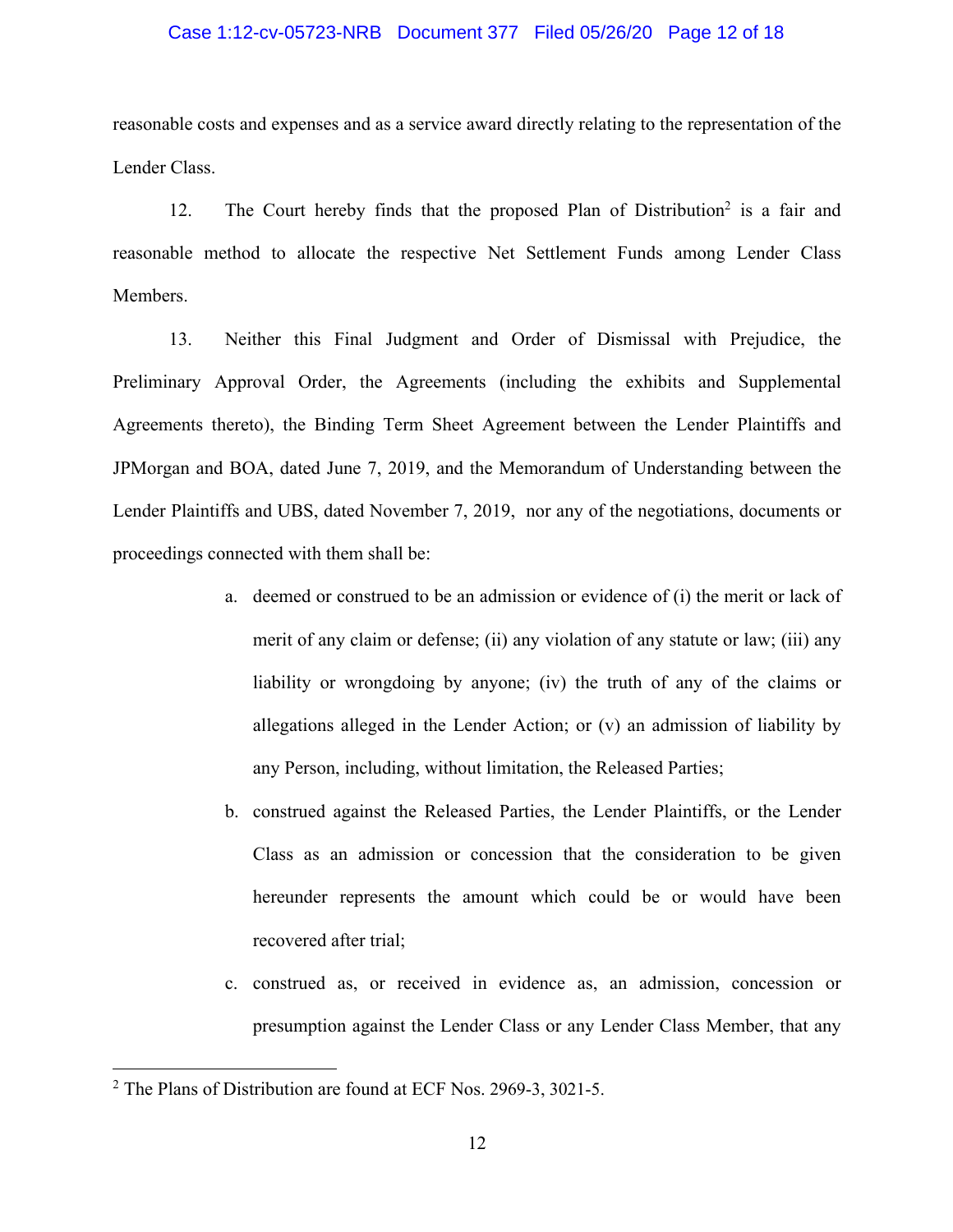of their claims are without merit or that damages recoverable in the Lender Action would not have exceeded the Settlement Amount;

- d. used or construed as an admission that any one or more of the Settling Defendants or Released Parties were or are otherwise subject to personal jurisdiction in the Court except as specifically provided the Agreements or in this Order; or
- e. offered or received in evidence as an admission, concession, presumption or inference against any of the Released Parties in any proceeding other than such proceedings as may be necessary to consummate or enforce the Agreements.

14. Notwithstanding the foregoing Paragraph 14, the Parties and other Released Parties may file or refer to this Final Judgment and Order of Dismissal with Prejudice, the Settlement Agreements, Preliminary Approval Order, and/or any proof of claim form: (a) to effectuate the liability protections granted hereunder or thereunder, including without limitation, to support a defense or counterclaim based on principles of *res judicata*, collateral estoppel, release, good-faith settlement, judgment bar or reduction, or any theory of claim preclusion or issue preclusion or similar defense or counterclaim; (b) to obtain a judgment reduction under applicable law; (c) to enforce any applicable insurance policies and any agreements relating thereto; or (d) to enforce the terms of the Agreements and/or this Final Judgment and Order of Dismissal with Prejudice.

15. Exclusive jurisdiction is hereby retained over (a) implementation of the Settlements and any award or distribution of monies under the Settlements; (b) hearing and determining applications for attorneys' fees, costs, expenses, and service awards to the Lender

13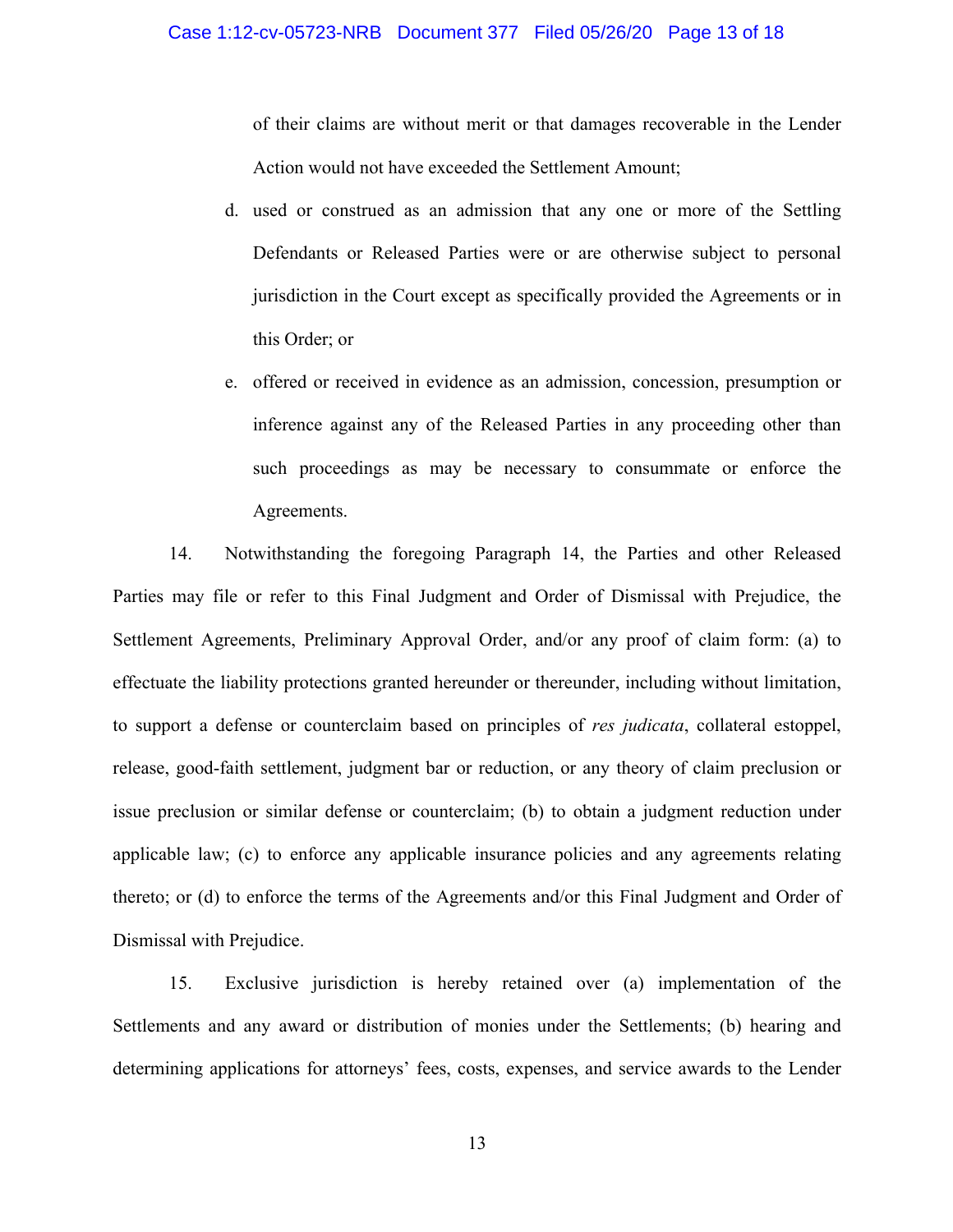### Case 1:12-cv-05723-NRB Document 377 Filed 05/26/20 Page 14 of 18

Plaintiffs; and (c) all Parties hereto solely for the purpose of construing, enforcing, and administering the Settlements.

16. To the extent permitted by law, the Court bars claims against the Released Parties for contribution or indemnification (however denominated) for all or a portion of any amounts paid or awarded in the Lender Action by way of any settlement, judgment or otherwise by any of the following:

- a. Any of the other Defendants<sup>3</sup> currently named in the Lender Action;
- b. Any other Person formerly named as a party in the Lender Action; or
- c. Any other Person subsequently added or joined as a party in the Lender Action.

17. To the extent permitted by law, the Court bars claims by the Released Parties for contribution or indemnification (however denominated) for all or a portion of any amounts paid or awarded in the Lender Action by way of any settlement, judgment or otherwise by any of the following:

- a. Any of the other Defendants currently named in the Lender Action;
- b. Any other Person formerly named as a party in the Lender Action; or
- c. Any other Person subsequently added or joined as a party in the Lender Action.

<sup>&</sup>lt;sup>3</sup> The term "Defendants" includes Bank of America Corporation, Bank of America, N.A., Bank of Tokyo Mitsubishi UFJ Ltd., Barclays Bank plc, British Bankers' Association, BBA Enterprises Ltd., BBA LIBOR Ltd., Citigroup Inc., Citibank, N.A., Coöperatieve Centrale Raiffeisen-Boerenleenbank B.A., Credit Suisse Group AG, Deutsche Bank AG, HSBC Holdings plc, HSBC Bank plc, JPMorgan Chase & Co., JPMorgan Chase Bank, N.A., Lloyds Banking Group PLC, HBOS PLC, Royal Bank of Canada, The Norinchunkin Bank, The Royal Bank of Scotland Group PLC, UBS AG, WestLB AG, and Westdeutsche Immobilienbank AG, and any other Person or Persons who are or were named as defendants in the Lender Action at any time up to and including the date of this Final Judgment and Order of Dismissal with Prejudice.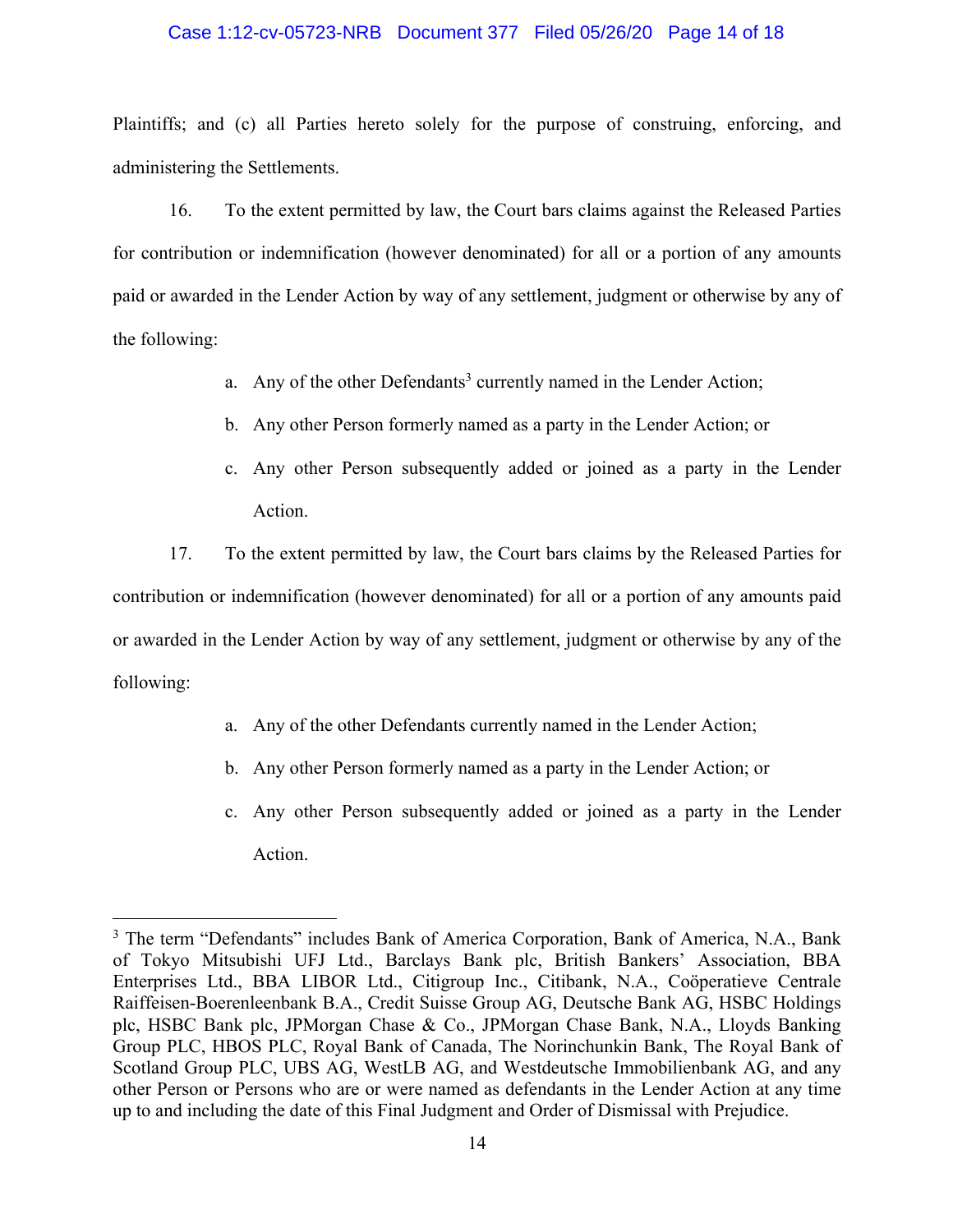#### Case 1:12-cv-05723-NRB Document 377 Filed 05/26/20 Page 15 of 18

18. Should any court determine that any Defendant or other co-conspirator is or was legally entitled to any kind of contribution or indemnification from any Released Parties arising out of or related to Released Claims, any money judgment subsequently obtained by the Lender Plaintiffs against any Defendant or other co-conspirator shall be reduced to an amount such that, upon paying the entire amount, the Defendant or other co-conspirator would have no claim for contribution, indemnification or similar claims (however denominated) against the Released Parties.

19. Without further order of the Court, the Parties may agree to reasonable extensions of time to carry out any of the provisions in the Settlement Agreements.

20. There is no just reason for delay in the entry of this Final Judgment and Order of Dismissal with Prejudice and immediate entry by the Clerk of the Court is directed pursuant to Rule 54(b) of the Federal Rules of Civil Procedure.

21. The finality of this Final Judgment and Order of Dismissal with Prejudice shall not be affected, in any manner, by any appeals concerning the attorneys' fees and expenses awarded herein, or the award to Lender Plaintiffs.

22. In the event that a Settlement does not become final and effective in accordance with the terms and conditions set forth in its Agreement, then, except as otherwise provided in the Agreement, the Preliminary Approval Order, and this Final Judgment and Order of Dismissal with Prejudice, the Agreement shall be rendered null and void of no further force or effect, and all Parties shall be deemed to have reverted *nunc pro tunc* to their respective status prior to the execution of their Binding Term Sheet Agreement or Memorandum of Understanding ("MOU"), and the Parties shall proceed in all respects as if the Binding Term Sheet Agreement or MOU and the respective Agreement had not been executed and the related orders had not been entered,

15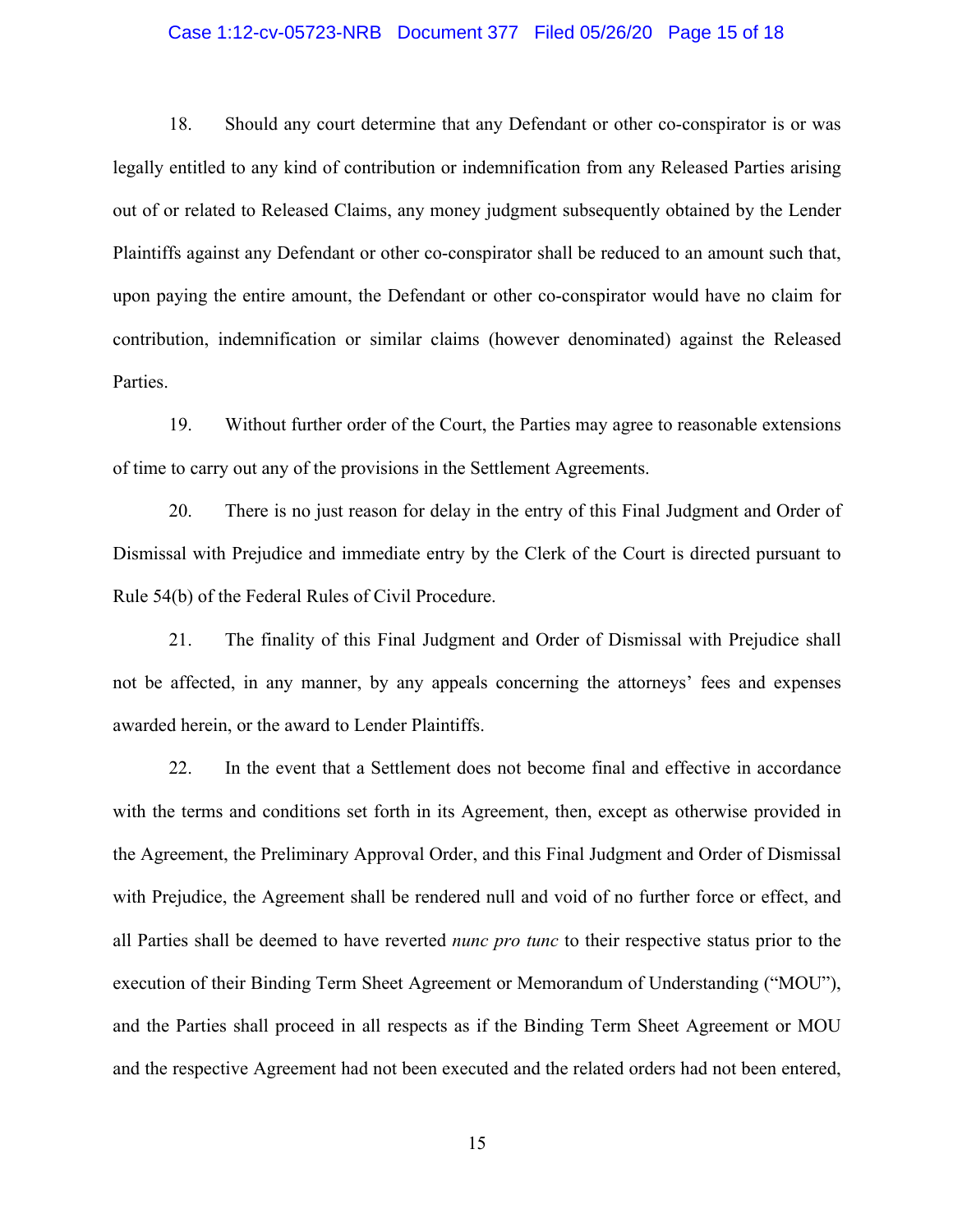### Case 1:12-cv-05723-NRB Document 377 Filed 05/26/20 Page 16 of 18

without prejudice in any way from the negotiation, fact, or terms of the respective Settlement, and preserving all of their respective claims and defenses in the Lender Action, and shall revert to their respective positions in the Lender Action.

23. In the event that a Settlement does not become final and effective in accordance with the terms and conditions set forth in that Agreement, the Escrow Agent shall refund that Settlement's Settlement Fund, less amounts already expended for notice and administration expenses pursuant to the terms of said Agreement, to Settling Defendant within ten (10) business days thereafter. At the request of a Settling Defendant or Lender Plaintiffs, the Escrow Agent or the Escrow Agent's designee shall apply for any tax refund owed to that Settlement's Gross Settlement Fund and pay the percentage of the proceeds of the tax refund, after deduction of any fees and expenses incurred in connection with such application(s) for refund, to the respective Settling Defendant.

24. All agreements made and orders entered during the course of this Lender Action relating to the confidentiality of information shall survive the Settlements and be binding on the Parties, including but not limited to the Stipulation and Protective Order entered on March 21, 2016 (ECF No. 1347).

Dated: May 26, 2020

Marni Kuis Dichurle

NAOMI REICE BUCHWALD UNITED STATES DISTRICT JUDGE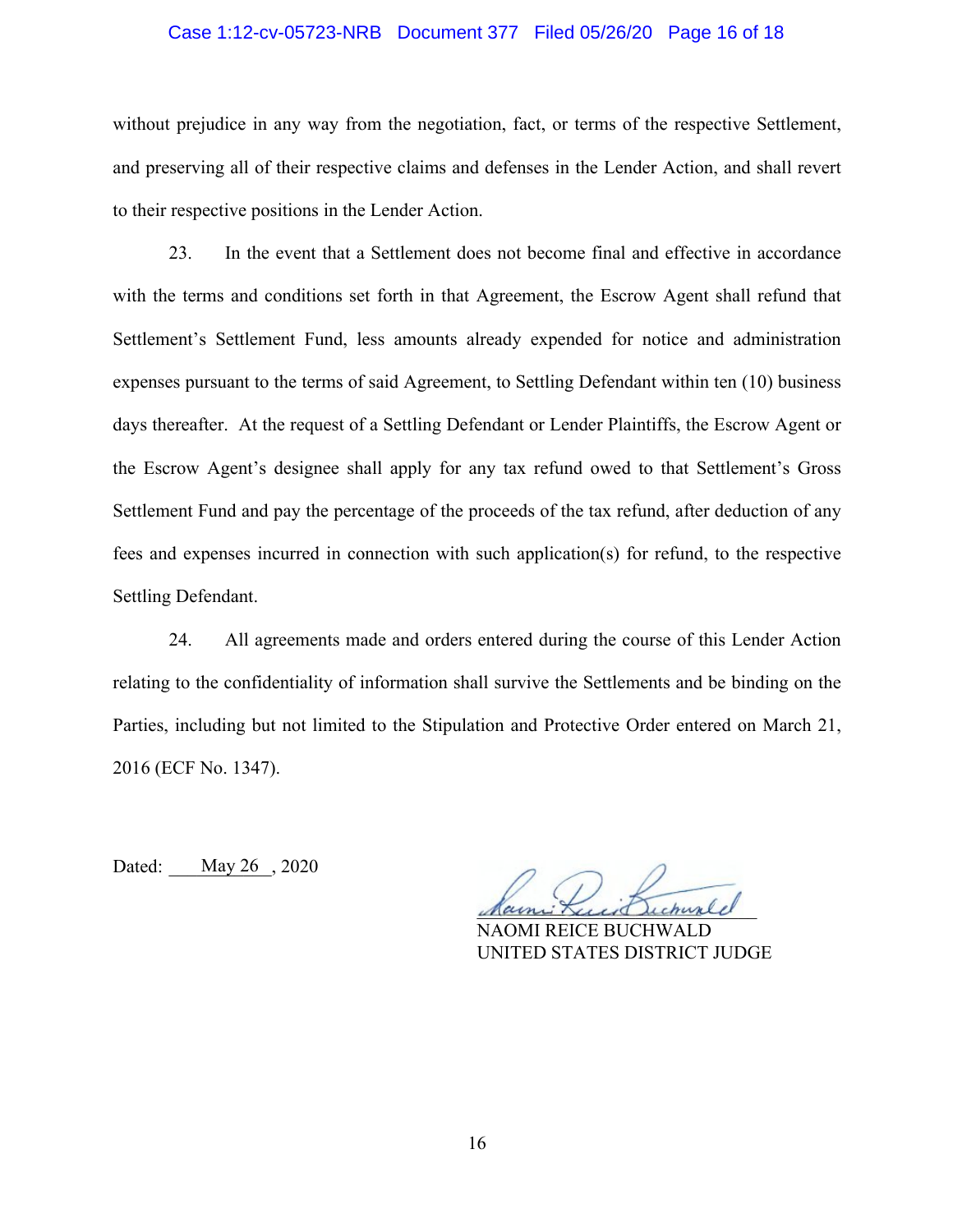# **EXHIBIT A**

1) Salix Capital US, Inc.

2) Prudential Investment Portfolios 2 (f/k/a Dryden Core Investment Fund), o/b/o PGIM Core Short-Term Bond Fund (f/k/a Prudential Core Short-Term Bond Fund)

- 3) PGIM Core Ultra Short Bond Fund (f/k/a Prudential Core Taxable Money Market Fund
- 4) Darby Financial Products
- 5) Capital Ventures International
- 6) The City of Philadelphia
- 7) The Pennsylvania Intergovernmental Cooperation Authority
- 8) National Credit Union Administration Board as liquidating agent for:
	- a. U.S. Central Federal Credit Union
	- b. Western Corporate Federal Credit Union
	- c. Members United Corporate Federal Credit Union
	- d. Southwest Corporate Federal Credit Union
	- e. Constitution Corporate Federal Credit Union
- 9) First Community Bank
- 10) Federal Deposit Insurance Corporation as Receiver for Doral Bank
- 11) The Federal Home Loan Mortgage Corporation
- 12) Federal Deposit Insurance Corporation as Receiver for:
	- a. Amcore Bank, N .A.
	- b. AmTrust Bank
	- c. BankUnited, F.S.B.
	- d. California National Bank
	- e. Colonial Bank
	- f. Community Banks of Colorado
	- g. Corus Bank, N.A.
	- h. Downey Savings and Loan Association, F.A.
	- i. Eurobank
	- j. First Community Bank
	- k. First Federal Bank of California, F.S.B.
	- l. First National Bank
	- m. First Regional Bank
	- n. Frontier Bank
	- o. Georgian Bank
	- p. Guaranty Bank
	- q. Hillcrest Bank
	- r. Imperial Capital Bank
	- s. IndyMac Bank, F.S.B.
	- t. Integra Bank, N.A.
	- u. Irwin Union Bank and Trust Company
	- v. La Jolla Bank, F.S.B.
	- w. Lydian Private Bank
	- x. Midwest Bank and Trust Company
	- y. Orion Bank
	- z. Pacific National Bank